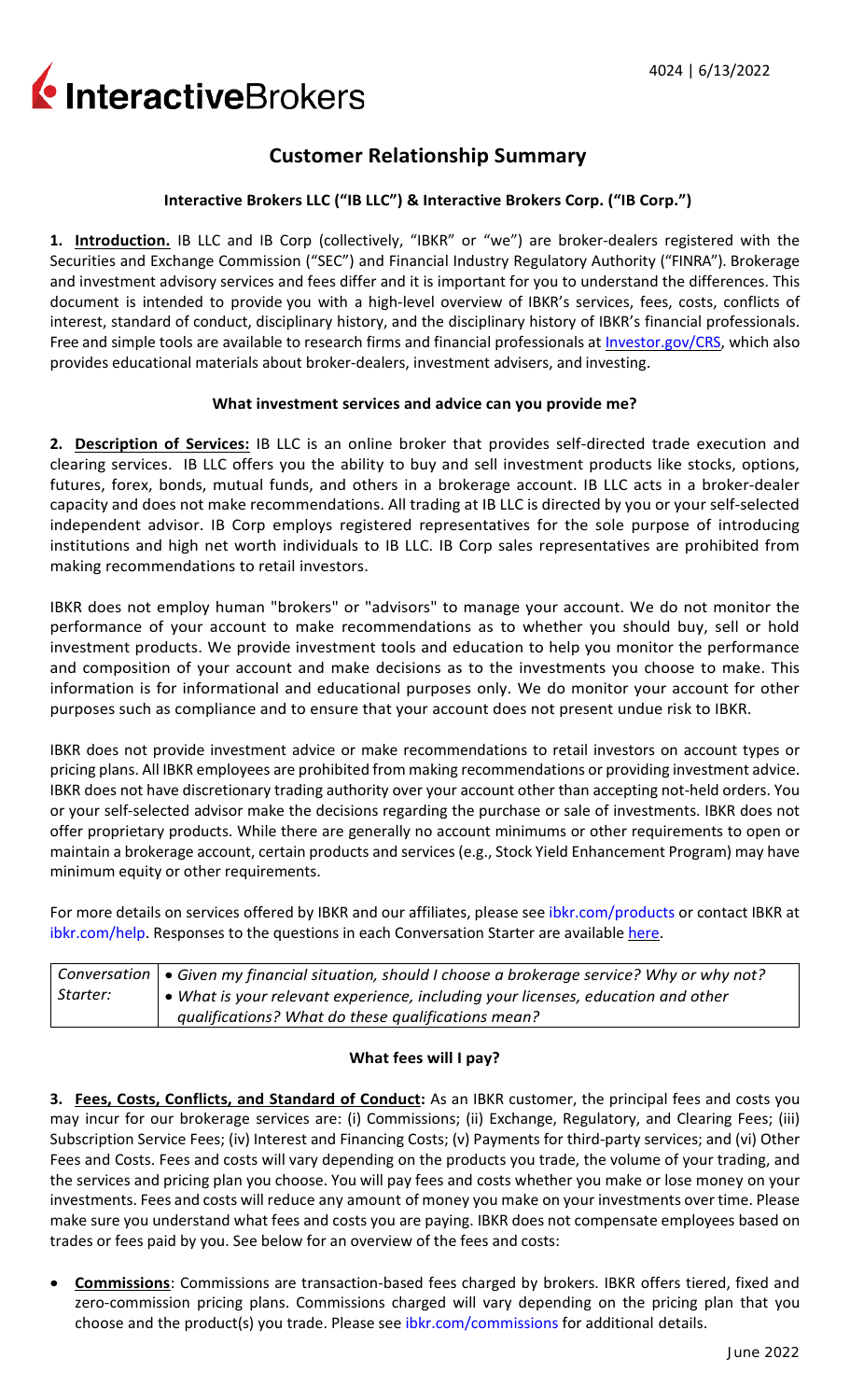- **Exchange, Regulatory, and Clearing Fees**: Exchanges, clearing houses and regulators may charge IBKR fees. These fees may be charged to your account in addition to commissions depending on the commission structure that you choose and the products you trade. Exchange/Regulatory/Clearing fees charged to you may be greater than the corresponding fees paid by IBKR (e.g., IBKR may receive aggregate volume discounts that are not passed on to you). Please see [ibkr.com/commissions](http://#) for additional details.
- **Subscription Service Fees**: IBKR offers you access to third-party research, real-time streaming market data, and other subscription services. If you elect to subscribe to any of these services, you will be charged for the cost to IBKR. Please see [ibkr.com/researchandnews](http://#) and [ibkr.com/marketdata](http://#) for additional details.
- **Interest and Financing Costs**: IBKR may offer you financing, including allowing you to borrow on margin or to borrow stock for purposes of short selling. These services have corresponding costs, which are charged to your account in the form of margin loan interest and stock borrow fees. Please see [ibkr.com/interest](http://#) for additional details.
- **Payments for third-party services**: IBKR receives compensation from third-parties including compensation from fund companies in connection with purchases and holdings of mutual fund shares. Such compensation includes but is not limited to Rule 12b-1 fees paid out of the funds' assets. However, IBKR does not solicit you to invest in specific funds and does not recommend specific funds or any other products to you.
- **Other Fees and Costs**: IBKR offers products and services in addition to online trading. Such products and services include, but are not limited to, processing corporate actions and dividends, cash movements, and securities transfers. These services are offered at additional cost. Please see [ibkr.com/otherfees](http://#) for additional details.

While the above list includes some of the more common fees and costs that you may encounter, it is not exhaustive. For complete details of services provided by IBKR and corresponding fees and costs, please visit *ibkr.com*. Commissions and other fees are based on the trading you conduct and the services that you choose. Information regarding specific commissions and fees is available at *ibkr.com/commissions* and [ibkr.com/otherfees.](http://#)

|          | Conversation $  \bullet \right.$ Help me understand how these fees and costs might affect my investments. If I give you |
|----------|-------------------------------------------------------------------------------------------------------------------------|
| Starter: | \$10,000 to invest, how much will go to fees and costs, and how much will be invested for                               |
|          | me?                                                                                                                     |

#### **What are your legal obligations to me when providing recommendations? How else does your firm make money and what conflicts of interest do you have?**

We **do not** provide recommendations. IBKR makes money by charging commissions and/or receiving payment for order flow on your self-directed trading, as well as charging interest on financing, receiving interest on uninvested cash in your account, and charging subscription fees for optional services that you decide to engage in. The way we make money can create conflicts with your interests. You should understand and ask us about these conflicts because they can affect the services we provide to you. Here are some examples of potential conflicts of interest:

- **Third-Party Payments:** For certain investment products(for example, certain mutual funds), we receive compensation from third-parties when you purchase and/or hold the product.
- **Principal Trading:** IBKR does not conduct a proprietary trading business; however, IBKR does engage in a limited amount of principal trading to facilitate customer activity (such as customer fractional share trading).
- **Payment for Order Flow:** IBKR receives payment for order flow from certain exchanges, market makers, and other third parties through whom IBKR executes client orders. We mitigate this conflict of interest through disclosure and by selecting execution venues for individual customers orders based first on the benefit to the client rather than to IBKR, subject to the client's instructions and pricing plan selection. Please see the [Order Routing and Payment for Order Flow Disclosure](http://#) for details.
- **Affiliate Investment Advisor:** Our affiliate, Interactive Advisors, is an SEC-registered Investment Advisor that offers actively managed portfolios. Interactive Advisors uses us as the custodian for its customers' assets.